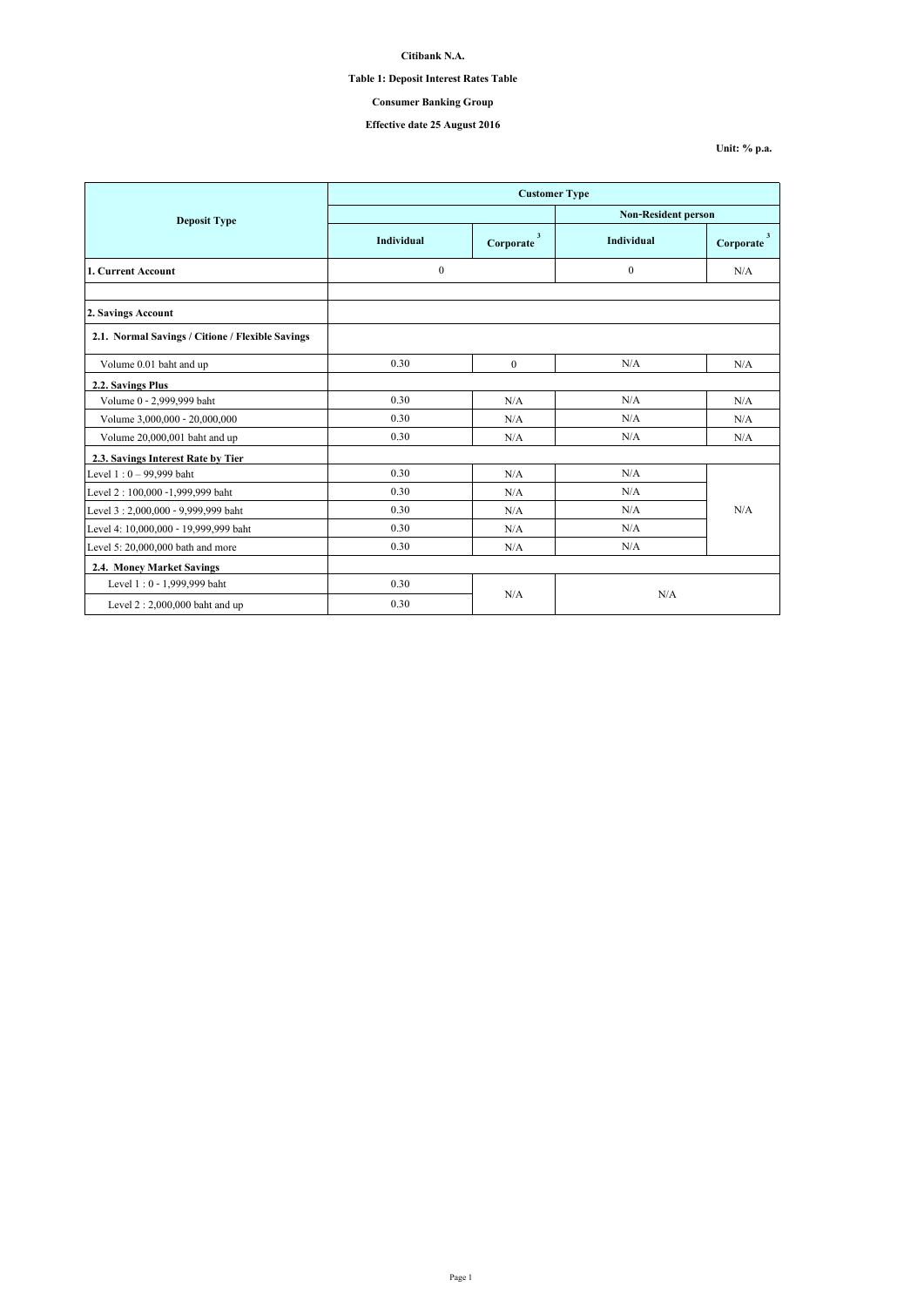## **Table 1: Deposit Interest Rates Table**

## **Consumer Banking Group**

|                                                      |                      |                        |                            | Unit: % p.a.                      |  |
|------------------------------------------------------|----------------------|------------------------|----------------------------|-----------------------------------|--|
|                                                      | <b>Customer Type</b> |                        |                            |                                   |  |
| <b>Deposit Type</b>                                  |                      |                        | <b>Non-Resident person</b> |                                   |  |
|                                                      | Individual           | Corporate <sup>3</sup> | Individual                 | $\textbf{Corporate} \text{ }^{3}$ |  |
| 3. Time Deposit                                      |                      |                        |                            |                                   |  |
| 3.1 Normal Time Deposit -                            |                      |                        |                            |                                   |  |
| Minimum opening account 100,000 Baht                 |                      |                        |                            |                                   |  |
| <b>3-Month Tenors</b>                                |                      |                        |                            |                                   |  |
| Volume 100,000 Baht and up                           | 0.70                 | 0.45                   | N/A                        |                                   |  |
| <b>6-Month Tenors</b>                                |                      |                        |                            |                                   |  |
| Volume 100,000 Baht and up                           | 0.75                 | 0.50                   | 0.65                       | N/A                               |  |
| 9-Month Tenors                                       |                      |                        |                            |                                   |  |
| Volume 100,000 Baht and up                           | 0.80                 | 0.55                   | 0.70                       | N/A                               |  |
| <b>12-Month Tenors</b>                               |                      |                        |                            |                                   |  |
| Volume 100,000 Baht and up                           | 0.85                 | 0.60                   | 0.75                       | N/A                               |  |
|                                                      |                      |                        |                            |                                   |  |
| <b>18-Month Tenors</b>                               | 0.90                 |                        | 0.80                       |                                   |  |
| Volume 100,000 Baht and up                           |                      | 0.65                   |                            | N/A                               |  |
| 24-Month Tenors                                      |                      |                        |                            |                                   |  |
| Volume 100,000 Baht and up                           | 0.95                 | 0.70                   | 0.85                       | N/A                               |  |
| <b>36-Month Tenors</b>                               |                      |                        |                            |                                   |  |
| Volume 100,000 baht and up                           | 1.00                 | 0.75                   | 0.90                       | N/A                               |  |
| <b>48-Month Tenors</b>                               |                      |                        |                            |                                   |  |
| Volume 100,000 baht and up                           | 1.05                 | 0.80                   | 0.95                       | N/A                               |  |
| <b>60-Month Tenors</b>                               |                      |                        |                            |                                   |  |
| Volume 100,000 baht and up                           | 1.10                 | 0.85                   | 1.00<br>N/A                |                                   |  |
| 3.2 Normal Time Deposit Online -                     |                      |                        |                            |                                   |  |
| Minimum opening account 100,000 Baht                 |                      |                        |                            |                                   |  |
| <b>3-Month Tenors</b>                                |                      |                        |                            |                                   |  |
| Volume 100,000 Baht and up                           | 0.85                 | N/A                    | N/A                        |                                   |  |
| <b>6-Month Tenors</b>                                |                      |                        |                            |                                   |  |
| Volume 100,000 Baht and up                           | 0.75                 | 0.50                   | 0.75                       | N/A                               |  |
| 9-Month Tenors                                       |                      |                        |                            |                                   |  |
| Volume 100,000 Baht and up                           | 0.80                 | 0.55                   | 0.80                       | N/A                               |  |
| <b>12-Month Tenors</b>                               |                      |                        |                            |                                   |  |
| Volume 100,000 Baht and up                           | 0.85                 | 0.60                   | 0.85                       | N/A                               |  |
| <b>18-Month Tenors</b>                               |                      |                        |                            |                                   |  |
| Volume 100,000 Baht and up                           | 0.90                 | 0.65                   | 0.90                       | N/A                               |  |
| 24-Month Tenors                                      |                      |                        |                            |                                   |  |
| Volume 100,000 Baht and up                           | 0.95                 | 0.70                   | 0.95                       | N/A                               |  |
| <b>36-Month Tenors</b>                               |                      |                        |                            |                                   |  |
| Volume 100,000 baht and up                           | 1.00                 | 0.75                   | 1.00                       | N/A                               |  |
| <b>48-Month Tenors</b><br>Volume 100,000 baht and up | 1.05                 | 0.80                   | 1.05                       |                                   |  |
| <b>60-Month Tenors</b>                               |                      |                        |                            | N/A                               |  |
| Volume 100,000 baht and up                           | 1.10                 | 0.85                   | 1.10                       | N/A                               |  |
|                                                      |                      |                        |                            |                                   |  |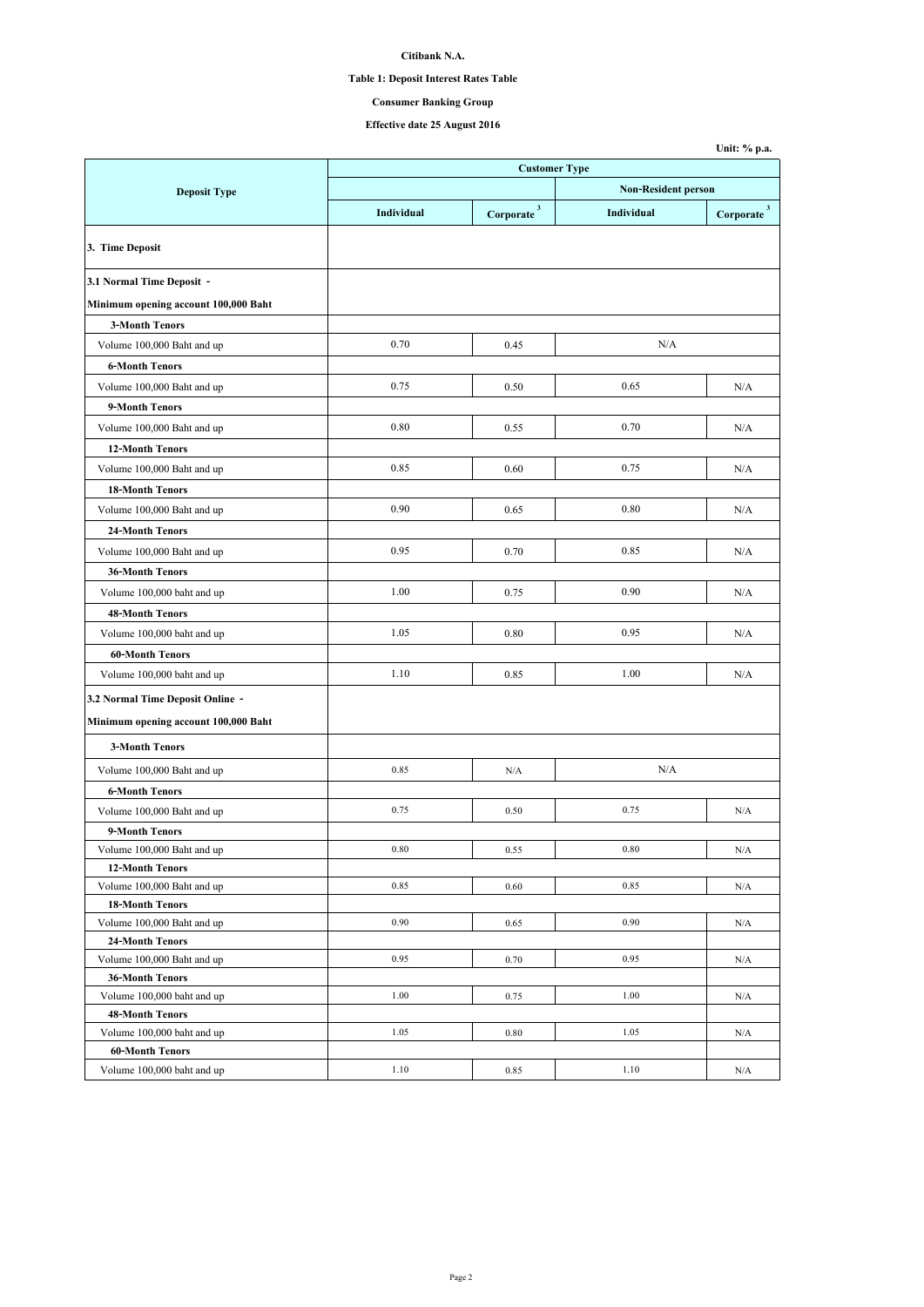## **Table 1: Deposit Interest Rates Table**

# **Consumer Banking Group**

|                                               |            |                            |            | Unit: % p.a.           |  |
|-----------------------------------------------|------------|----------------------------|------------|------------------------|--|
|                                               |            | <b>Customer Type</b>       |            |                        |  |
| <b>Deposit Type</b>                           |            | <b>Non-Resident person</b> |            |                        |  |
|                                               | Individual | $Corporate$ <sup>3</sup>   | Individual | Corporate <sup>3</sup> |  |
| 3.3 Periodic Time Deposit-                    |            |                            |            |                        |  |
| <b>Monthly Interest Paid</b>                  |            |                            |            |                        |  |
| <b>6-Month Tenors</b>                         |            |                            |            |                        |  |
| Volume 200,000 baht and up                    | 0.55       |                            | N/A        |                        |  |
| 9-Month Tenors                                |            |                            |            |                        |  |
| Volume 200,000 baht and up                    | 0.60       |                            | N/A        |                        |  |
| <b>12-Month Tenors</b>                        |            |                            |            |                        |  |
| Volume 200,000 baht and up                    | 0.65       |                            | N/A        |                        |  |
| <b>18-Month Tenors</b>                        |            |                            |            |                        |  |
| Volume 200,000 baht and up                    | 0.70       |                            | N/A        |                        |  |
| 24-Month Tenors                               |            |                            |            |                        |  |
| Volume 200,000 baht and up                    | 0.75       |                            | N/A        |                        |  |
| <b>36-Month Tenors</b>                        |            |                            |            |                        |  |
| Volume 200,000 baht and up                    | 0.80       |                            | N/A        |                        |  |
| <b>48-Month Tenors</b>                        |            |                            |            |                        |  |
| Volume 200,000 baht and up                    | 0.85       |                            | N/A        |                        |  |
| <b>60-Month Tenors</b>                        |            |                            |            |                        |  |
| Volume 200,000 baht and up                    | 0.90       |                            | N/A        |                        |  |
|                                               |            |                            |            |                        |  |
| <b>Quarterly Interest Paid</b>                |            |                            |            |                        |  |
| <b>12-Month Tenors</b>                        |            |                            |            |                        |  |
| Volume 200,000 baht and up                    | 0.65       |                            | N/A        |                        |  |
| <b>18-Month Tenors</b>                        |            |                            |            |                        |  |
| Volume 200,000 baht and up                    | 0.70       |                            | N/A        |                        |  |
| 24-Month Tenors                               |            |                            |            |                        |  |
| Volume 200,000 baht and up                    | 0.75       |                            | N/A        |                        |  |
| <b>36-Month Tenors</b>                        |            |                            |            |                        |  |
| Volume 200,000 baht and up                    | 0.80       |                            | N/A        |                        |  |
| <b>48-Month Tenors</b>                        |            |                            |            |                        |  |
| Volume 200,000 baht and up                    | 0.85       |                            | N/A        |                        |  |
|                                               |            |                            |            |                        |  |
| <b>60-Month Tenors</b>                        |            |                            | N/A        |                        |  |
| Volume 200,000 baht and up                    | 0.90       |                            |            |                        |  |
|                                               |            |                            |            |                        |  |
| Semi Annually Interest Paid                   |            |                            |            |                        |  |
| <b>12-Month Tenors</b>                        | 0.65       |                            | N/A        |                        |  |
| Volume 200,000 baht and up                    |            |                            |            |                        |  |
| <b>18-Month Tenors</b>                        | 0.70       |                            | N/A        |                        |  |
| Volume 200,000 baht and up<br>24-Month Tenors |            |                            |            |                        |  |
|                                               |            |                            |            |                        |  |
| Volume 200,000 baht and up                    | 0.75       |                            | N/A        |                        |  |
| <b>36-Month Tenors</b>                        |            |                            |            |                        |  |
| Volume 200,000 baht and up                    | 0.80       |                            | N/A        |                        |  |
| <b>48-Month Tenors</b>                        |            |                            |            |                        |  |
| Volume 200,000 baht and up                    | 0.85       |                            | N/A        |                        |  |
| <b>60-Month Tenors</b>                        |            |                            |            |                        |  |
| Volume 200,000 baht and up                    | 0.90       |                            | N/A        |                        |  |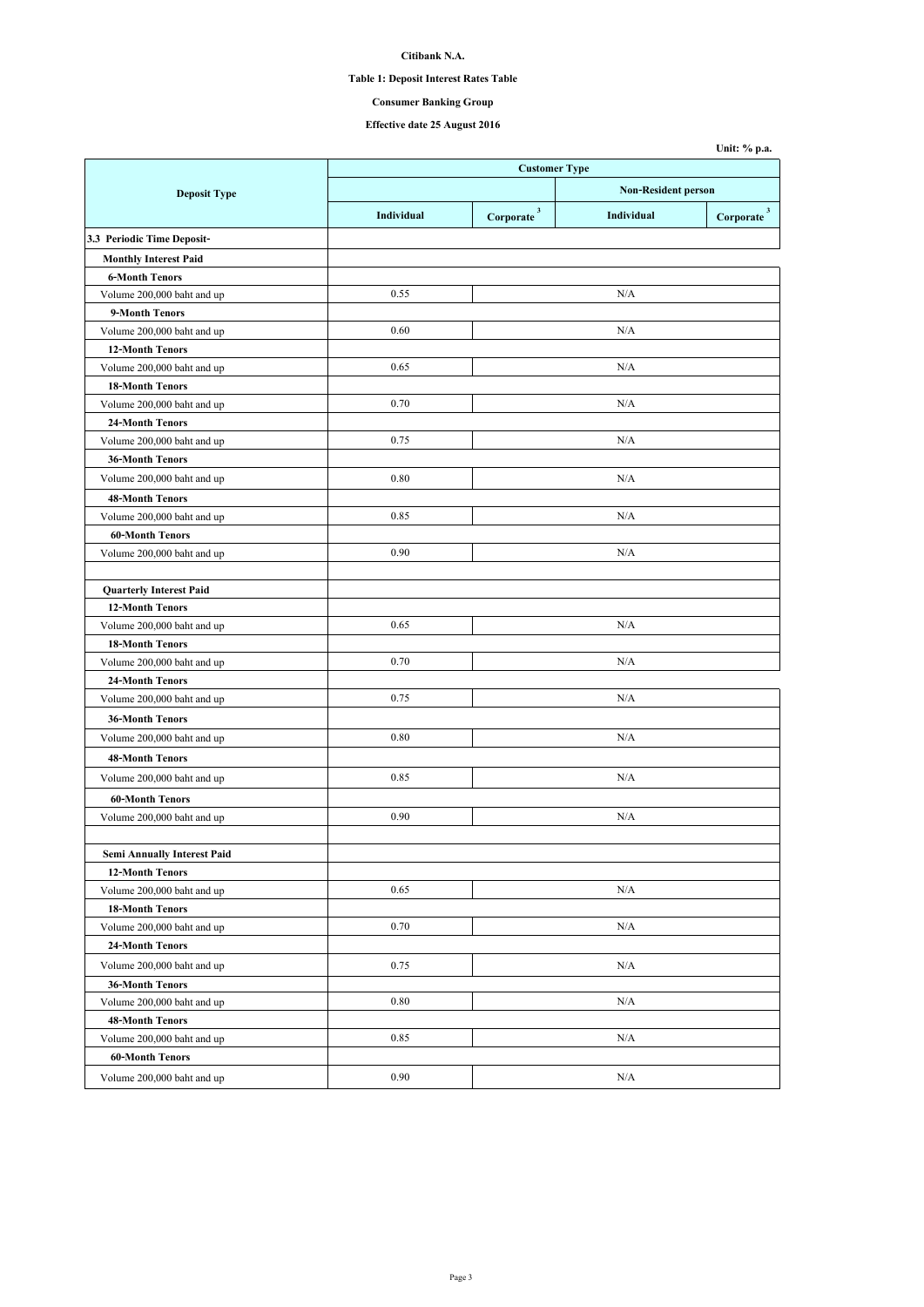## **Table 1: Deposit Interest Rates Table**

# **Consumer Banking Group**

|                               |                            |                |            | Unit: % p.a.   |  |
|-------------------------------|----------------------------|----------------|------------|----------------|--|
|                               | <b>Customer Type</b>       |                |            |                |  |
| <b>Deposit Type</b>           | <b>Non-Resident person</b> |                |            |                |  |
|                               | <b>Individual</b>          | 3<br>Corporate | Individual | 3<br>Corporate |  |
| <b>Annually Interest Paid</b> |                            |                |            |                |  |
| <b>24-Month Tenors</b>        |                            |                |            |                |  |
| Volume 200,000 baht and up    | 0.75                       |                | N/A        |                |  |
| <b>36-Month Tenors</b>        |                            |                |            |                |  |
| Volume 200,000 baht and up    | 0.80                       |                | N/A        |                |  |
| <b>48-Month Tenors</b>        |                            |                |            |                |  |
| Volume 200,000 baht and up    | 0.85                       |                | N/A        |                |  |
| <b>60-Month Tenors</b>        |                            |                |            |                |  |
| Volume 200,000 baht and up    | 0.90                       |                | N/A        |                |  |
|                               |                            |                |            |                |  |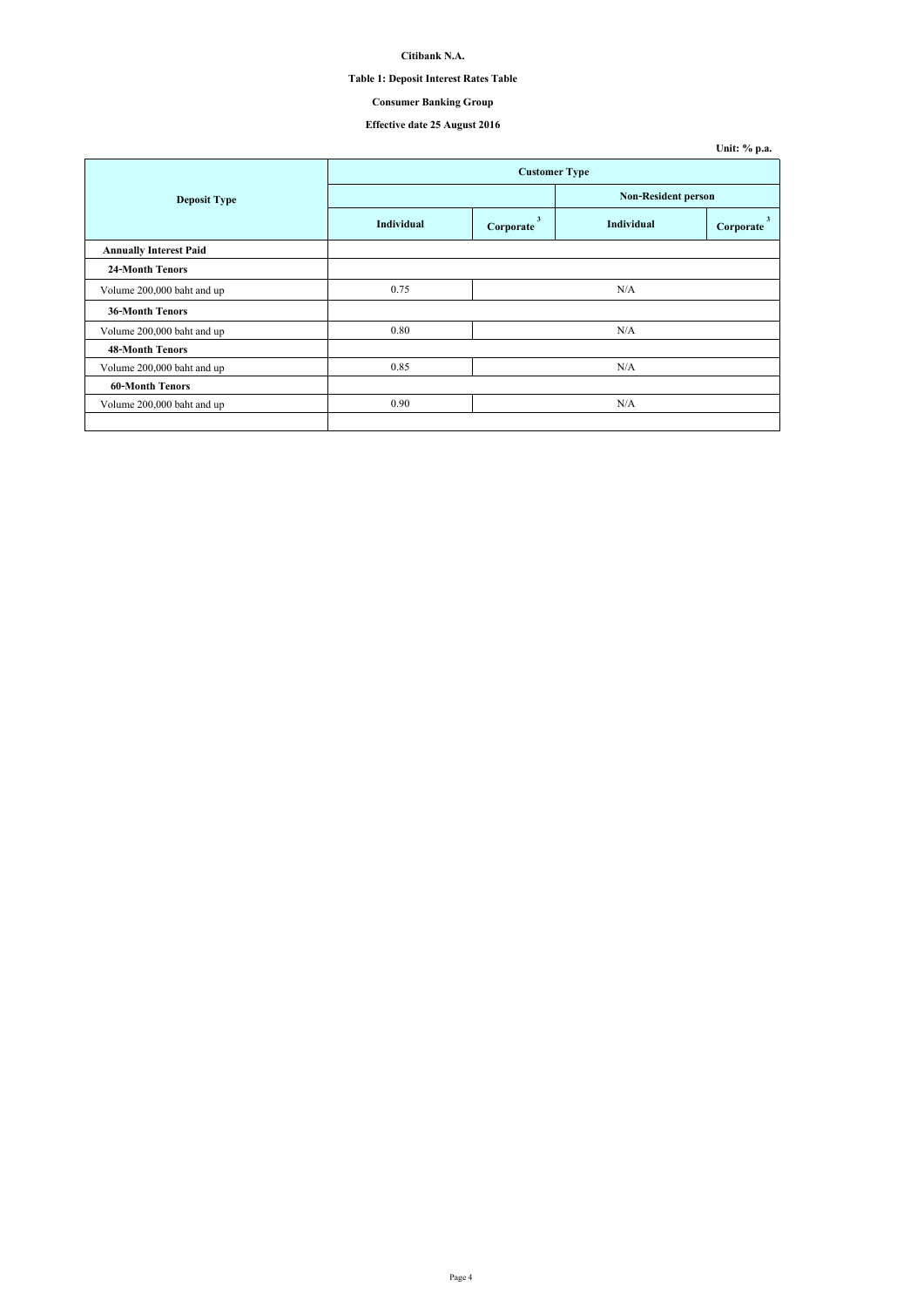## **Table 1: Deposit Interest Rates Table**

# **Consumer Banking Group**

|                                            |                      |                           |                            | Unit: % p.a.             |  |
|--------------------------------------------|----------------------|---------------------------|----------------------------|--------------------------|--|
|                                            | <b>Customer Type</b> |                           |                            |                          |  |
| <b>Deposit Type</b>                        |                      |                           | <b>Non-Resident person</b> |                          |  |
|                                            | Individual           | $\mathbf{3}$<br>Corporate | Individual                 | $\mathbf 3$<br>Corporate |  |
| 3.4 Flexible Time Deposit Enhancement      |                      |                           |                            |                          |  |
| Minimum opening account 200,000 Baht       |                      |                           |                            |                          |  |
| <b>3-Month Tenors</b>                      |                      |                           |                            |                          |  |
| Volume 200,000 baht and up                 | 0.40                 |                           | N/A                        |                          |  |
| <b>6-Month Tenors</b>                      |                      |                           |                            |                          |  |
| Volume 200,000 baht and up                 | 0.45                 |                           | N/A                        |                          |  |
| 9-Month Tenors                             |                      |                           |                            |                          |  |
| Volume 200,000 baht and up                 | 0.50                 |                           | N/A                        |                          |  |
| <b>12-Month Tenors</b>                     |                      |                           |                            |                          |  |
| Volume 200,000 baht and up                 | 0.55                 |                           | N/A                        |                          |  |
| <b>18-Month Tenors</b>                     |                      |                           |                            |                          |  |
| Volume 200,000 baht and up                 | 0.60                 |                           | N/A                        |                          |  |
| <b>24-Month Tenors</b>                     |                      |                           |                            |                          |  |
| Volume 200,000 baht and up                 | 0.65                 |                           | N/A                        |                          |  |
|                                            |                      |                           |                            |                          |  |
| 3.5 Time Deposit with Mutual Fund          |                      |                           |                            |                          |  |
| Minimum opening account 1,500,000 Baht and |                      |                           |                            |                          |  |
| Maximum at 50,000,000 Baht                 |                      |                           |                            |                          |  |
| 3-Month Tenors with Money Market mutual    |                      |                           |                            |                          |  |
| fund                                       |                      |                           |                            |                          |  |
| Volume 1,500,000 baht to 50,000,000 baht   | 1.50                 |                           | N/A                        |                          |  |
| 3-Month Tenors with Non-Money Market       |                      |                           |                            |                          |  |
| mutual fund                                |                      |                           |                            |                          |  |
| Volume 1,500,000 baht to 50,000,000 baht   | 2.00                 |                           | N/A                        |                          |  |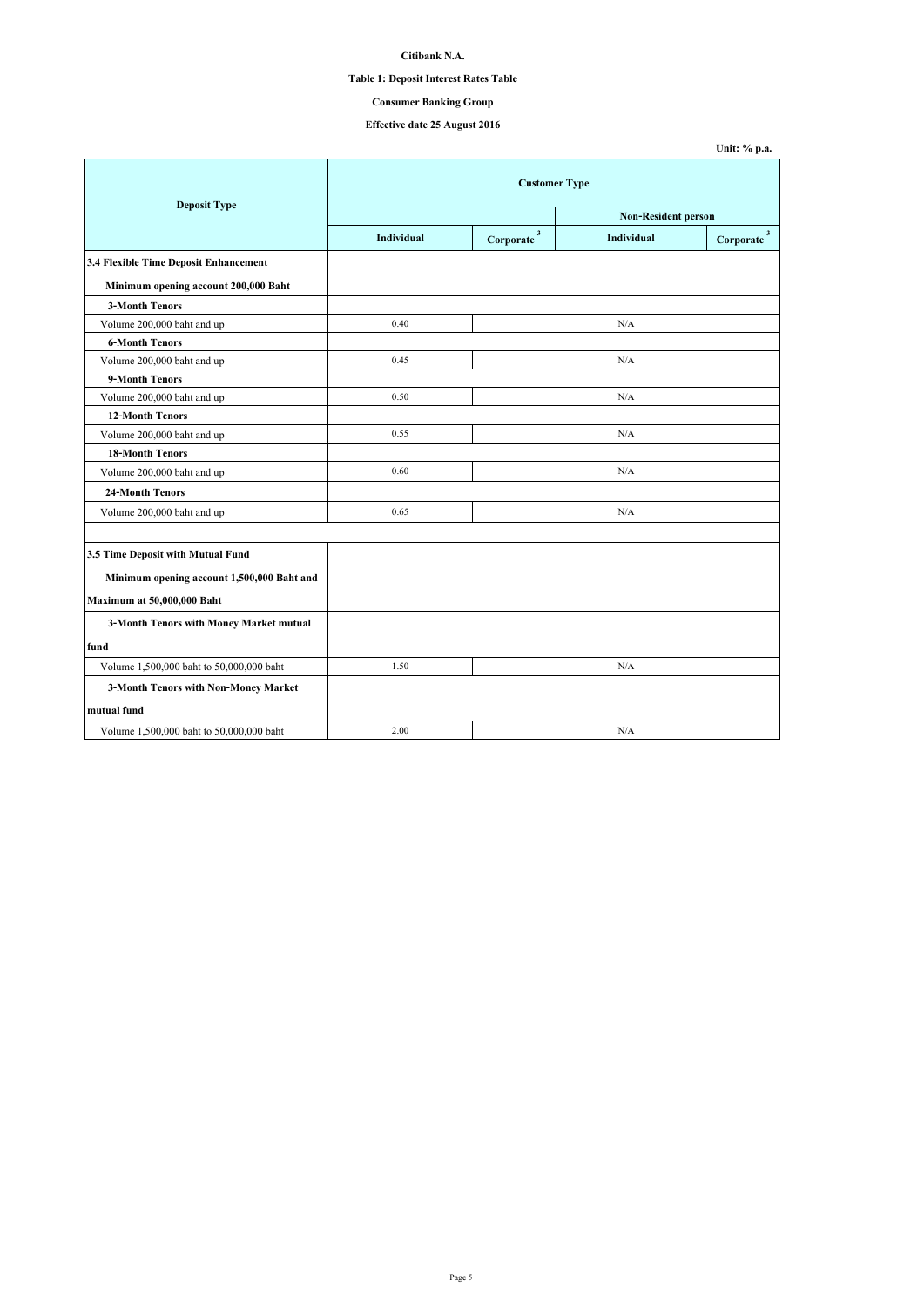### **Table 1: Deposit Interest Rates Table**

### **Consumer Banking Group**

### **Effective date 25 August 2016**

#### **Remark :**

#### **Terms and conditions for interest payment.**

- o This table is only for Consumer banking
- Saturday Sunday with the deposit in cash via Cash Deposit Machine as the bank does not provide Teller Counter services, or in case the customer deposit in cheque, Citibank will post the ledger and start to calculate the interest for the mentioned amount on the next business day of the normal banking days on Monday - Friday. In case of the deposit in cheque, the amount will be effective only if the cheque is completely o For the case that customer opens Current Account or Savings Account, which are the accounts that Citibank specially services on

cleared.

o In case of withdrawal before maturity for Normal Time Deposit, Periodic Time Deposit and Flexible Time Deposit Enhancement,

the interest rate will pay according to the condition, or subject to Management Approvals.

- o Terms and conditions for Normal Time Deposit and Periodic Time deposit in case of withdrawal before maturity are as followings: o Deposit length of less than 3 months: No interest payment.
	- o Deposit length of 3 months or more: Citibank will pay interest, based on savings account interest rate on the withdrawal date, but not more than 1% p.a. For accounts with periodic interest payment, Citibank will deduct the excess interest rates paid from the principal amount. o Interest payments are exempted for corporate accounts with withdrawals before the time deposit maturity.
- o Interest rate calculations for time deposits are based on non-accumulated interest calculations.
- o For non-resident THB accounts, Citibank will not pay interest rates for all THB saving accounts.
- o For non-resident THB accounts, Citibank will open only Normal Time deposit accounts with 6-month tenors or longer.
- o For Savings Plus accounts, the T&C are the same and referred to the Normal Savings account with effect from 23 July 2012 and onwards, following the terms and conditions on the account opening date.
- o For Online Time Deposit opening, it means that you have reviewed and decided to open this Time Deposit and allowed Citibank to refer to your account opening documents and signature from your existing current account or saving account as reference and evidence for opening this Time Deposit with no exception.
- o Opening of Time Deposit online transaction is available 24 hours. However, the online transaction that has been made after 10:00 p.m. of business days or the online transaction that has been made on weekends or on public holidays will be treated as the transaction with the quoted interest rate of the next business day transaction.
- o Terms and Conditions for Flexible Time Deposit Enhancement are as followings:
	- o To enable the facility to partially withdraw cash through remote channel, customer is required to open new savings account.
	- o For the partial withdrawal within 1 month from deposit date, zero percent interest rates will be given.
	- o For partial withdrawal after 1 month or longer, will receive early break interest rate of normal savings interest rate on the withdrawn date. The remaining balance at maturity earns originally agreed interest rate.

o The aforementioned provisions of Flexible Time Deposit Enhancement are as informed which will be effective as follows:

- (a) on May13, 2009 with respect to the customers who open an Flexible Time Deposit Enhancement Account from May 13, 2009 onwards; and
- (b) on June 13, 2009 with respect to the customers who opened an Flexible Time Deposit Enhancement Account before May 13, 2009 whose accounts are matured and renewed/rolled over from June 13, 2009 onwards.
- o Terms and conditions for Non-resident baht accounts

o Principals and interests are not under a blanket guaranteed by Deposit Protection Agency Act B.E.2551 which is

effective August 11, 2008.

**Unit: % p.a.**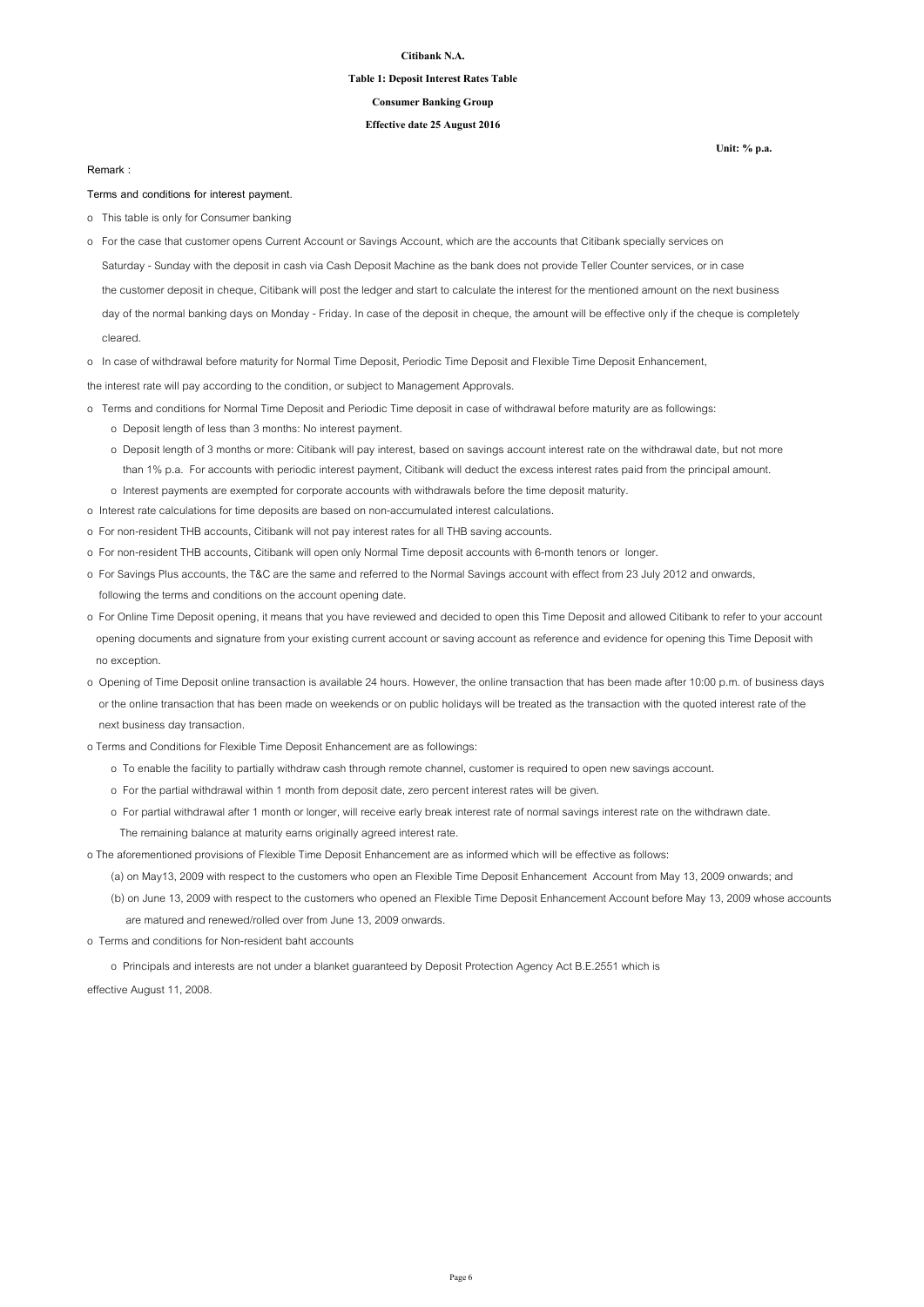### **Table 1: Deposit Interest Rates Table**

## **Consumer Banking Group**

### **Effective date 25 August 2016**

**Unit: % p.a.**

#### **Remark :**

### **Terms and conditions for Time deposit with Mutual Fund**

o New Citigold client refers to a customer who has never opened deposit and/or investment accounts with Citibank, opening Deposit and Investment Accounts with new funds and maintaining the outstanding balance for 3 million Baht or more, for 2 consecutive calendar months after the month which the balance requirement is met.

o Eligible for Citigold clients who have saving account or mutual fund account in Thailand.

o Eligible clients who participate in mutual fund product must not be US person.

o Eligible clients who participate in mutual fund product must have mailing address in Thailand.

o Opening deposit and investment accounts with new funds' refer to the source of funds to be deposited and/or invested must come from outside the Bank only. Transfers between Citibank accounts are not eligible for this program.

o According to Citibank policy on termination of mutual fund subscription by credit card payment, payment of the mutual funds cannot be made via credit cards.

o Citibank Fund Risk Rating is according to Citi's standard and SEC's guidelines. Fund Risk Rating between Citibank and Fund House can be different.

o Citibank reserves its sole right to adjust, reduce or cancel any or all of the Incentive under this Promotion Program if the total amount of Incentive to be given to the customer, either by Citibank, the fund, the fund manager or any other related person, for each relevant transaction exceeds the 0.2% of the invested amount limit stipulated by the applicable laws or regulations.

o For Citigold client who also holds a joint banking account, the banking balance and monthly banking transactions, for the purpose of this promotion, will be calculated under the primary account holder of joint account.

o New Citigold client refers to a customer who has never opened deposit and/or investment accounts with Citibank, opening Time Deposit and Investment Accounts with new funds and maintaining the outstanding balance for 3 million Baht or more, for 3 months after the balance requirement is met.

o Eligible customer is required to invest minimum of 3,000,000 Baht (Three Million Baht) which the investment amount in the mutual fund/s is 50% of total investment amount (1,500,000 Baht) and time deposit minimum amount is required 50% from total investment (1,500,000 Baht).

o Opening time deposit and investment accounts with new funds' refer to the source of funds to be deposited and/or invested must come from outside the Bank only. Transfers between Citibank accounts are not eligible for this program.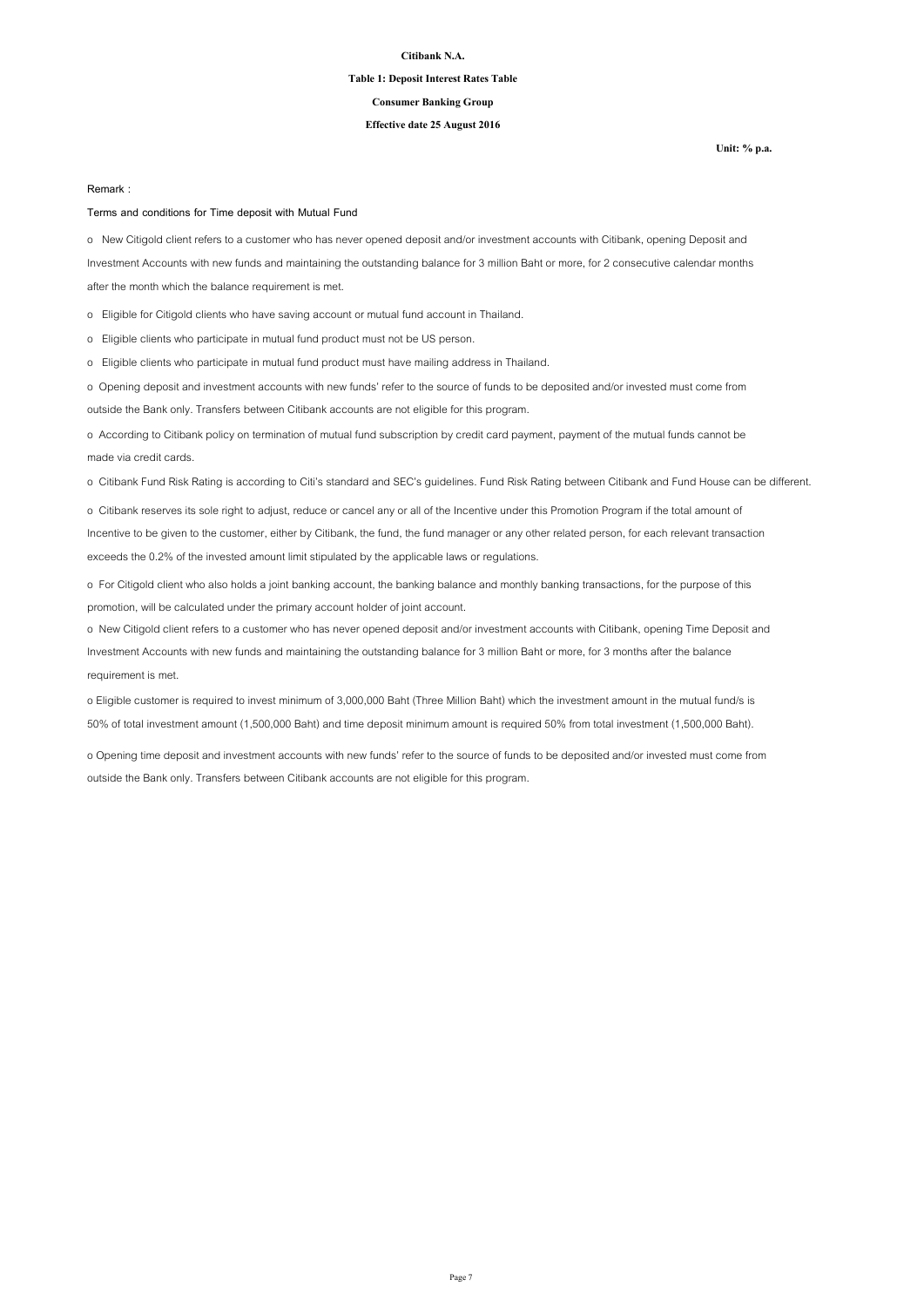### **Table 1: Deposit Interest Rates Table**

### **Consumer Banking Group**

### **Effective date 25 August 2016**

#### **Other Terms and Conditions**

**Unit: % p.a.**

1.Citigold customers are customers who have sum of Deposit and Investment balance 3 million baht and up. However, Citibank reserves the right to cancel Citigold membership in case that customers have total balance lower than 3 million baht for 12 consecutive months according to Citibank conditions. 2. Citi Priority customers are customers who have sum of Deposit and Investment balance 1 million baht and up. However, Citibank reserves the right to cancel Citi Priority membership in case that customers have total balance lower than 1 million baht for 12 consecutive months according to Citibank

3. Citibanking customers are customers who have sum of Deposit and Investment balance less than 1,000,000 baht. This includes all Citibank and Citigroup staff who have sum of Deposit and Investment balance less than 1,000,000 baht.

4. Corporate customers are corporate that open accounts with Consumer Banking Group and have sum of Deposit and Investment balance 1,000,000 baht and up.

5. All Citibank customers will be eligible for interest rate on this Interest Rates Table and will be eligible for additional special rate no more than 0.75% p.a. The special interest is subject to customer's asset under management amount and bank management approval. The mentioned special rate does not apply to auto rollover Time deposit and all types of Saving accounts.

6. Volume is total deposit balance of customers and their relatives on a same day.

7. Citibank may offer gifts to new customers and on the anniversary program. Annual gifts may be given to all existing customers who eligible to the program under terms and conditions which will be announced and informed to the customers accordingly.

8. Citibank reserves the right to change conditions and interest rates as appropriate which will be in line with economic situation. Citibank will announce for the changes accordingly.

**Authorized Signature…………………….**

**(Don Charnsupharindr ) SVP, Retail Banking Head Announcement date August 24, 2016**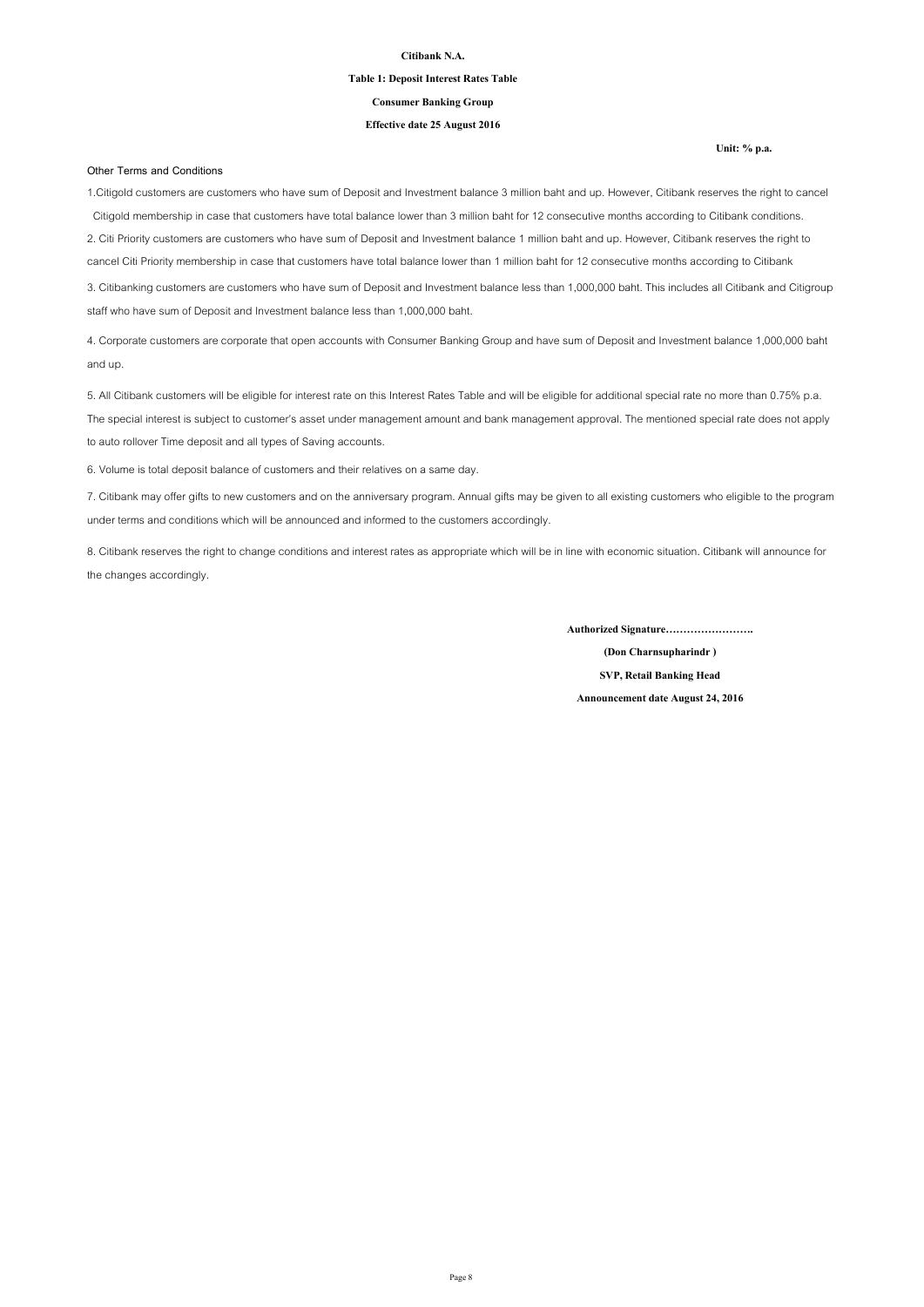|                                        | Citibank N.A.                      |      |                                                   |  |  |
|----------------------------------------|------------------------------------|------|---------------------------------------------------|--|--|
| <b>Table 2: Lending Interest Rates</b> |                                    |      |                                                   |  |  |
|                                        | <b>Consumer Banking Group</b>      |      |                                                   |  |  |
| Effective date 25 August 2016          |                                    |      |                                                   |  |  |
|                                        |                                    |      | Unit: % p.a.                                      |  |  |
|                                        | <b>A. Reference Interest Rates</b> |      |                                                   |  |  |
| 1. Minimum Loan Rate                   | <b>MLR</b>                         | 7.00 |                                                   |  |  |
| 2. Minimum Overdraft Rate              | <b>MOR</b>                         | N/A  |                                                   |  |  |
| 3. Minimum Retail Rate                 | <b>MRR</b>                         | N/A  |                                                   |  |  |
| 4. Others (Temporary Overdraft Rate)   |                                    | 7.25 |                                                   |  |  |
|                                        |                                    |      | $I\left[\text{nit-}\frac{0}{n}\text{ n a}\right]$ |  |  |

| Unit: % p.a.                     |                                 |                                           |                                     |                                  |  |
|----------------------------------|---------------------------------|-------------------------------------------|-------------------------------------|----------------------------------|--|
| <b>B. Maximum Interest Rates</b> |                                 |                                           |                                     |                                  |  |
| B(1) Consumer Loan               | <b>Personel Loan</b>            |                                           | <b>Housing Loan</b>                 | <b>Overdraft with Collateral</b> |  |
|                                  | <b>With Collateral</b>          | <b>Without Collateral</b>                 |                                     |                                  |  |
|                                  | MLR-0.50% $^{27}$ (Currently is | N/A                                       | MLR-0.50% $^{27}$ (Currently is     |                                  |  |
| 5. Ceiling Rate                  | equal to $6.50\%$ )             |                                           | equal to $6.50\%$ )                 | 5.50                             |  |
| 6. Maximum Default Interest Rate | $15.00^{4/}$                    | N/A                                       | $15.00^{4/}$                        | N/A                              |  |
|                                  |                                 |                                           |                                     |                                  |  |
| B(2) Commercial Loan             | Overdraft                       | Short Term ( $\leq 1$ Year) <sup>3/</sup> | Long Term $(>1$ Year) <sup>3/</sup> |                                  |  |
| 7. Ceiling Rate                  | N/A                             | 20.99                                     | 20.99                               |                                  |  |
| 8. Maximum Default Interest Rate | N/A                             | 20.99                                     | 20.99                               |                                  |  |

 **Remark:**

**1/ Exclude the type of credits in which BOT has stipulated the specific criteria.**

**2/ Ceiling rate for Housing Loan approved before year 2011 is 20.32%**

**3/ Product not being offered currently**

**4/ Maximum default interest rate for Housing Loan approved before year 2011 is 45.63%**

**Authorized Signature………………………………….**

 **(Don Charnsupharindr )**

 **SVP, Retail Banking Head**

**Announcement date August 24, 2016**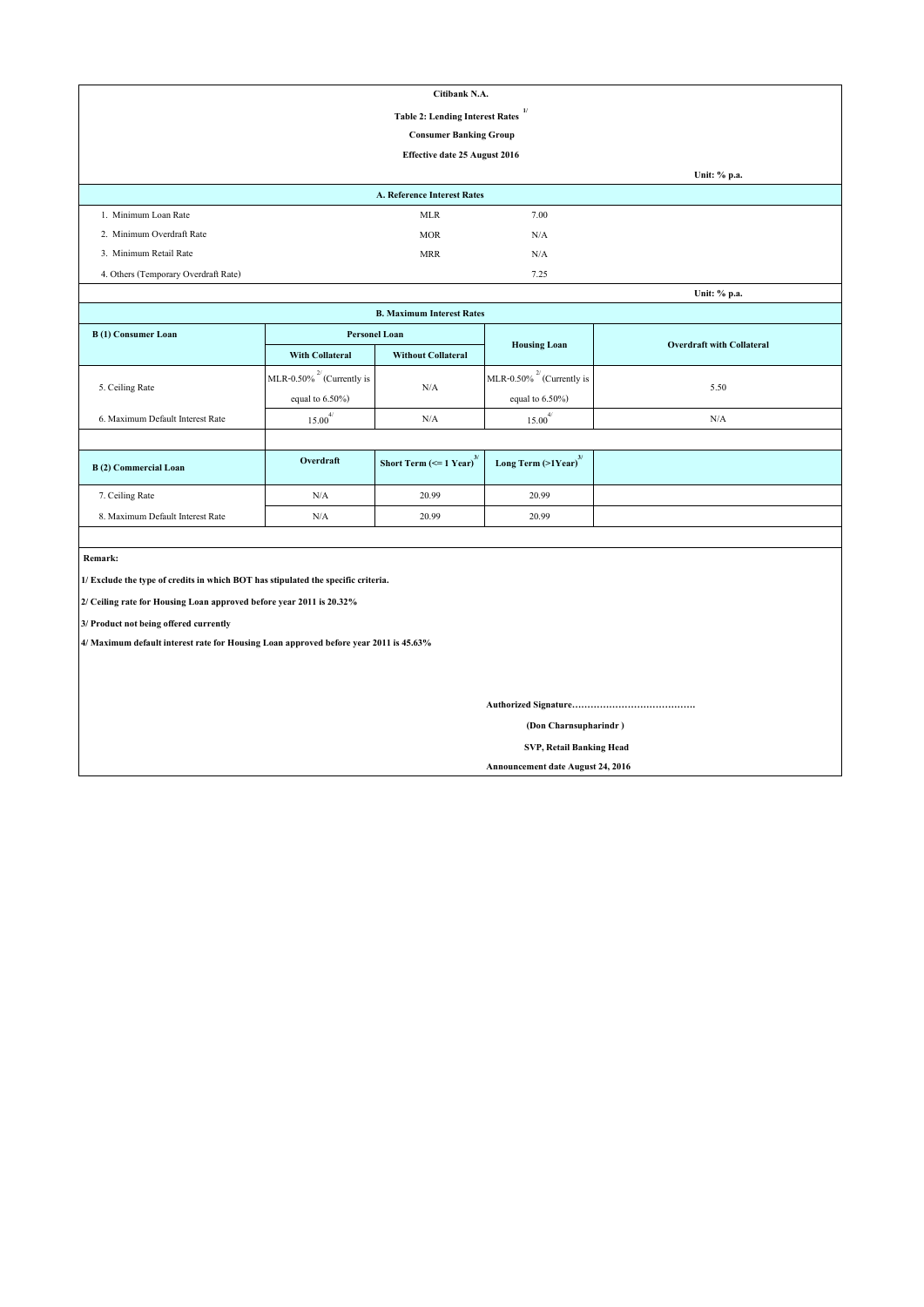|                                                                                                          | Citibank N.A.                                                                     |                                                                   |                                                               |        |  |  |  |
|----------------------------------------------------------------------------------------------------------|-----------------------------------------------------------------------------------|-------------------------------------------------------------------|---------------------------------------------------------------|--------|--|--|--|
|                                                                                                          | Table 3: Fees/ Charges and Penalty Related to Deposit and Lending and Others Fees |                                                                   |                                                               |        |  |  |  |
|                                                                                                          |                                                                                   | <b>Consumer Banking Group</b>                                     |                                                               |        |  |  |  |
|                                                                                                          |                                                                                   | <b>Effective date 25 August 2016</b>                              |                                                               |        |  |  |  |
|                                                                                                          |                                                                                   |                                                                   |                                                               |        |  |  |  |
| A. Fee related to Deposit <sup>3/</sup>                                                                  | 4/<br><b>Unit: THB</b><br>Remark                                                  |                                                                   |                                                               |        |  |  |  |
|                                                                                                          |                                                                                   | 100 THB/Account/month (Charges by Quarter) for Citibanking (until | Total average balance lower than 100,000 baht for Citibanking |        |  |  |  |
|                                                                                                          |                                                                                   | 30 September 2016)                                                | customer (until 30 September 2016)                            |        |  |  |  |
| 1. Below minimum balance account service fee                                                             |                                                                                   | 300 THB/Account/customer (Charges by Quarter) for Citibanking     | Total average balance lower than 200,000 baht for Citibanking |        |  |  |  |
|                                                                                                          |                                                                                   | (since 1 October 2016)                                            | customer (since 1 October 2016)                               |        |  |  |  |
| B. Fee related to Lending                                                                                |                                                                                   | <b>Unit: THB</b>                                                  |                                                               |        |  |  |  |
|                                                                                                          |                                                                                   | <b>Personal Loan</b>                                              |                                                               |        |  |  |  |
| B (1) Consumer Loan: Actual and reasonable expenses                                                      | <b>With Collateral</b>                                                            | <b>Without Collateral</b>                                         | <b>Housing Loan</b>                                           | Remark |  |  |  |
| 1. Expenses paid to government authorities i.e.,                                                         |                                                                                   |                                                                   |                                                               |        |  |  |  |
|                                                                                                          | 0.05% of loan amount                                                              |                                                                   |                                                               |        |  |  |  |
| 1) Stamp duty                                                                                            | or maximum 10,000                                                                 | N/A                                                               | 0.05% of loan amount or maximum                               |        |  |  |  |
|                                                                                                          | baht                                                                              |                                                                   | 10,000 baht                                                   |        |  |  |  |
|                                                                                                          | 1% of the loaned                                                                  |                                                                   |                                                               |        |  |  |  |
| 2) Mortgage Registration Fee                                                                             | amount or maximum                                                                 | N/A                                                               | 1% of the loaned amount or                                    |        |  |  |  |
|                                                                                                          | 200,000 baht                                                                      |                                                                   | maximum 200,000 baht                                          |        |  |  |  |
| 2. Expenses paid to the third or external parties i.e.,                                                  |                                                                                   |                                                                   |                                                               |        |  |  |  |
| In general case                                                                                          |                                                                                   |                                                                   |                                                               |        |  |  |  |
| 1) Credit Bureau search fee                                                                              | N/A                                                                               | N/A                                                               | N/A                                                           |        |  |  |  |
| 2) Collateral Appraisal expenses                                                                         | Maximum 4,000 baht                                                                | N/A                                                               | Maximum 4,000 baht                                            |        |  |  |  |
|                                                                                                          | Rate subject to                                                                   |                                                                   |                                                               |        |  |  |  |
| 3) Insurance premium                                                                                     |                                                                                   | N/A                                                               | Rate subject to insurance company                             |        |  |  |  |
|                                                                                                          | insurance company                                                                 |                                                                   |                                                               |        |  |  |  |
| 4) Payment fee through other counters/ channels<br>(Bangkok Metropolitan area and Greater bangkok charge |                                                                                   | N/A                                                               |                                                               |        |  |  |  |
| per transaction / upcountry charge per transaction (actual                                               |                                                                                   |                                                                   |                                                               |        |  |  |  |
| أأأمامهم                                                                                                 |                                                                                   |                                                                   |                                                               |        |  |  |  |
| Citibank N.A.                                                                                            | Free                                                                              |                                                                   | Free                                                          |        |  |  |  |
| <b>Bangkok Bank</b>                                                                                      | 20 THB/ 35 THB                                                                    |                                                                   | 20 THB/ 35 THB                                                |        |  |  |  |
| Thai Military Bank                                                                                       | 20 THB/ 35 THB                                                                    |                                                                   | 20 THB/ 35 THB                                                |        |  |  |  |
| Bank of Ayudhya<br>Krung Thai Bank                                                                       | 20 THB/ 35 THB<br>25 THB/ 25 THB                                                  |                                                                   | 20 THB/ 35 THB<br>25 THB/ 25 THB                              |        |  |  |  |
| Kasikorn Bank                                                                                            | 25 THB/ 35 THB                                                                    |                                                                   | 25 THB/ 35 THB                                                |        |  |  |  |
| Siam Commercial Bank                                                                                     | 25 THB/ 40 THB                                                                    |                                                                   | 25 THB/ 40 THB                                                |        |  |  |  |
| In default case                                                                                          |                                                                                   |                                                                   |                                                               |        |  |  |  |
| 1) Returned Cheque fee (other commercial banks)                                                          | N/A                                                                               | N/A                                                               | N/A                                                           |        |  |  |  |
| 2) Fee for insufficient fund (In case of payment by debiting                                             |                                                                                   |                                                                   |                                                               |        |  |  |  |
| from the account of other commercial banks)                                                              | N/A                                                                               | N/A                                                               | N/A                                                           |        |  |  |  |
| 3) Debt Collection Expenses $^{\mathrm{2/}}$                                                             | 120 baht/billing cycle                                                            | N/A                                                               | 120 baht/billing cycle                                        |        |  |  |  |
| 3. Operating cost of commercial bank                                                                     |                                                                                   |                                                                   |                                                               |        |  |  |  |
| In general case                                                                                          |                                                                                   |                                                                   |                                                               |        |  |  |  |
| 1) Collateral Appraisal expenses                                                                         | N/A                                                                               | N/A                                                               | N/A                                                           |        |  |  |  |
| 2) Fee for a new statement requested (for the second copy                                                |                                                                                   |                                                                   |                                                               |        |  |  |  |
| or more)                                                                                                 | N/A                                                                               | N/A                                                               | N/A                                                           |        |  |  |  |
| 3) Loan processing fee                                                                                   | Free                                                                              | N/A                                                               | Free                                                          |        |  |  |  |
| In default case                                                                                          |                                                                                   |                                                                   |                                                               |        |  |  |  |
| 3) Debt Collection Expenses                                                                              | N/A                                                                               | N/A                                                               | N/A                                                           |        |  |  |  |
| B(2) Commerical Loan: Actual and reasonable expense                                                      |                                                                                   | Overdraft                                                         |                                                               | Remark |  |  |  |
| 1. N/A                                                                                                   | N/A<br>N/A                                                                        |                                                                   |                                                               |        |  |  |  |